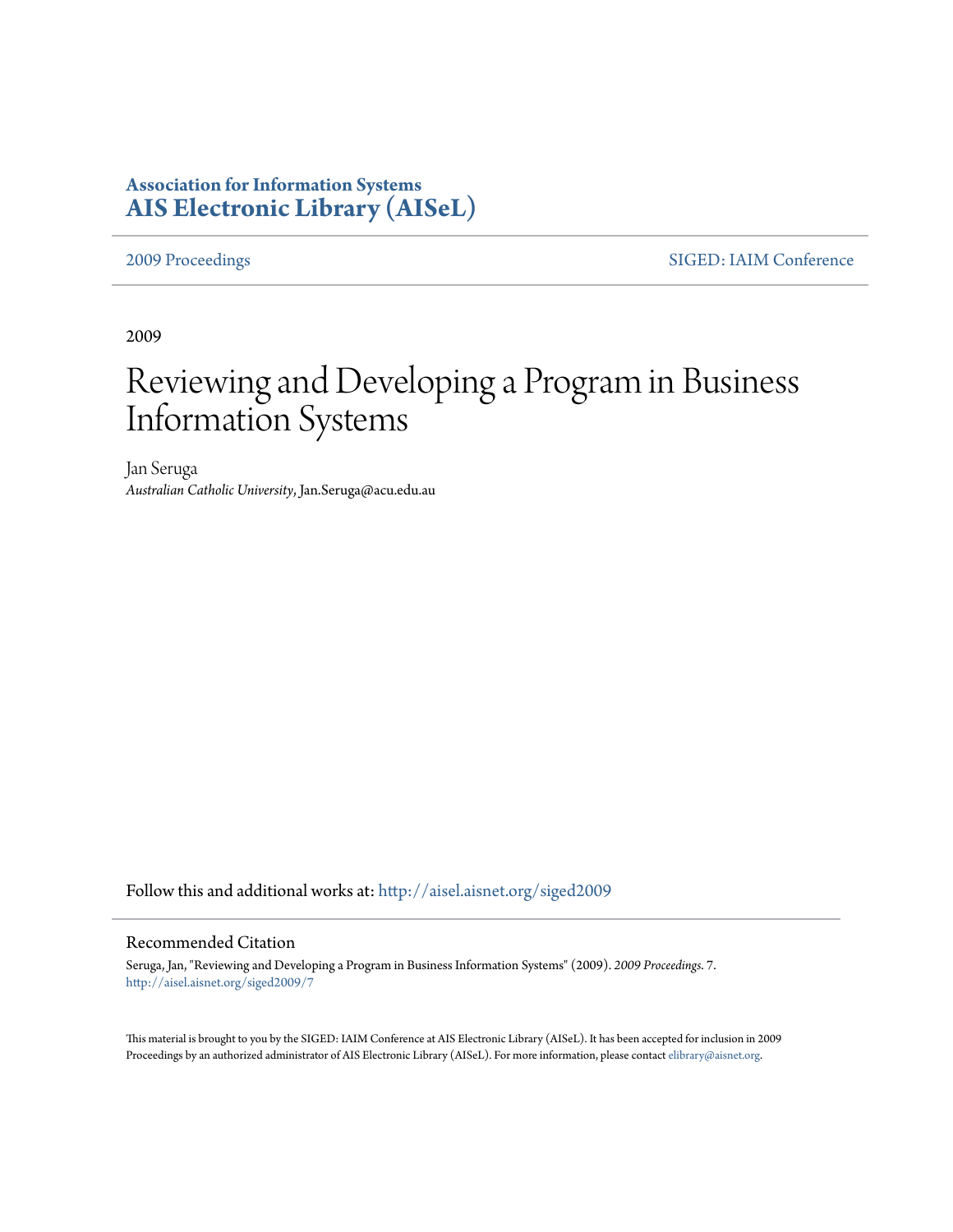## **Reviewing and Developing a Program in Business Information Systems**

Jan Seruga Australian Catholic University Jan.Seruga@acu.edu.au

#### **Abstract:**

This paper outlines a process of curriculum review and development. A model curriculum for a Bachelor of Business Information Systems program is presented. The paper presents the rationale for the program, expected learning outcomes and how the students should be able to fulfil the outcomes.

Keywords: Curriculum design, Business Information Systems

### **I Introduction**

Current students across the three campuses were consulted regarding the current Information Systems program using a questionnaire. The questionnaire asked them to identify the best and worst aspects of the course. This was combined with the qualitative feedback from 2004 – 2006 for the Course Experience Questionnaire (CEQ) data. Eighteen responses were received from current students and 74 responses were received through the CEQ data.. The two questionnaires helped to identify areas of concern. Statistical data from the CEQ Data and Graduate Destination Survey were also considered.

#### **II Summary of the changes proposed**

The Bachelor of Information Systems has been significantly restructured. The current course has sixteen core Information Systems units, four Information Systems options and four electives. In addition students are required to do three compulsory Professional Experience units..

The core of the new BBIS course shares eight foundation units with the Bachelor of Business:

- ACCT100 Principles of Accounting
- MKTG100 Principles of Marketing
- BUSN100 Reasoning and Communication
- STAT102 Business Data Analysis
- HRMG100 Management and People
- ISYS101 Fundamentals of Business IS
- ISYS110 Applied Business IS
- BUSN202 Professional Ethics (The Professional Ethics unit has been redesigned to meet the needs of both business and information systems students.)

Students will complete a major in Information Systems as part of the core. In addition students will complete a second relevant major in either Business Intelligence or e-Business. This change will enable students to gain an in-depth knowledge of these aspects of Information Systems.

In summary, the essential change is that the reviewed degree will be focussed on the development of Information Systems as applied to business, rather than trying to integrate both the technical and business aspects into one degree.

In addition a choice of two majors will be provided.

The major in Business Intelligence will consist of the following eight units:

- ISYS110 Applied Business IS
- ISYS201 IT Infrastructure
- ISYS202 Business Analysis 1
- ISYS209 Business Analysis 2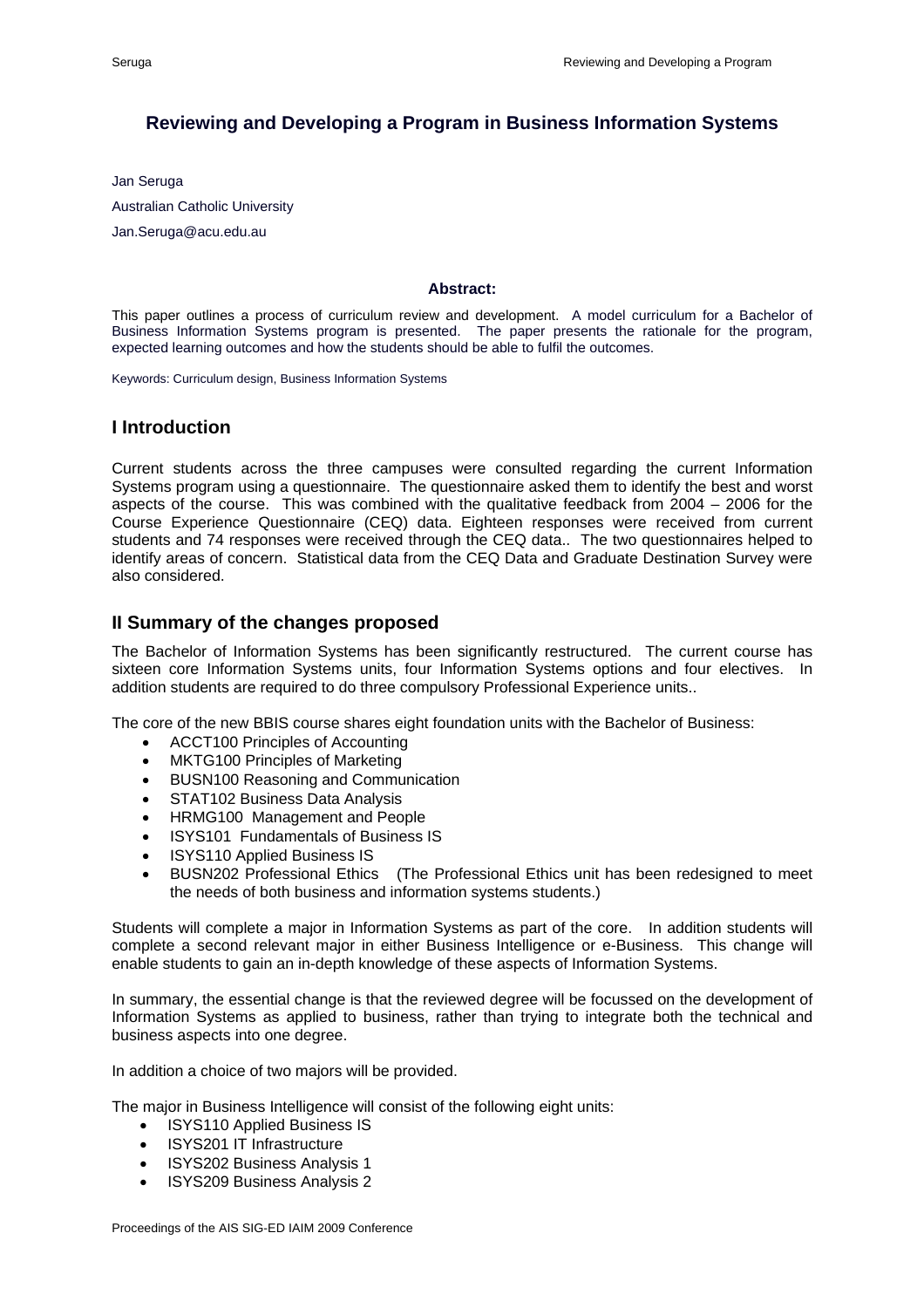- ISYS206 Business Intelligence
- ISYS304 Data Warehousing and Mining
- ISYS308 Business Modelling and Analysis
- ISYS309 Current Issues in Business Intelligence

The major in e-Business will consist of the following eight units:

- ISYS110 Applied Business IS
- ISYS201 IT Infrastructure
- ISYS202 Business Analysis 1
- ISYS209 Business Analysis 2
- ISYS205 E-Business Design
- ISYS210 Systems Management
- ISYS301 E-Business Applications
- ISYS302 Current Issues in E-Business

If any further majors are developed in the future they will need to include the four units:

- ISYS110 Applied Business IS
- ISYS201 IT Infrastructure
- ISYS202 Business Analysis 1
- ISYS209 Business Analysis 2

The students' comments from the CEQ data were very similar to those of the current students. Many referred to the quality of the lecturing staff and teaching and learning issues rather than course structure or course implementation issues. Students in the BBus/BIS liked the variety of units; they liked being able to combine their Information Systems with a major in the Business degree.

On the negative side, more than one student complained that, although they gained a wide knowledge of Information Systems, they felt that they needed more opportunity to study some aspect of Information Systems in depth.

The students were divided on the usefulness of Professional Experience. Some thought it was the best learning experience in the course while others did not like its inclusion at all. Some found it difficult to fit in the three units with their work and study commitments. Four students suggested that it should be reduced to two units instead of three. Others suggested that it should not be compulsory or should be shortened.

The only other negative comment by more than one student was regarding the specialist software only being available in one laboratory and not available in the library.

#### **Staff feedback**

Staff were initially asked to give feedback to the process via a survey. Seven staff members responded. Staff were given further chances to have input during a few meetings in 2007 and 2008.

Staff were unanimous that Professional Experience should remain an important part of the course. Some staff mentioned the need to ensure that the course was focussed on Information Systems instead of being too technical. Other staff, however, wanted to offer a more technical major. Both groups felt that the course needed to be made more relevant to industry in order to improve the employability of students.

The Business and Informatics review considered this and recommended that units be grouped to form specialisations within the course. The Business and Informatics review also recommended integrating more business units into the course. Employers want students who understand business as well as having the knowledge of Information Systems.

#### **Rationale for the offering of the revised courses**

The main reasons for the complete redevelopment to this course were the changes in the Information Systems industry and the requirements of ACS accreditation.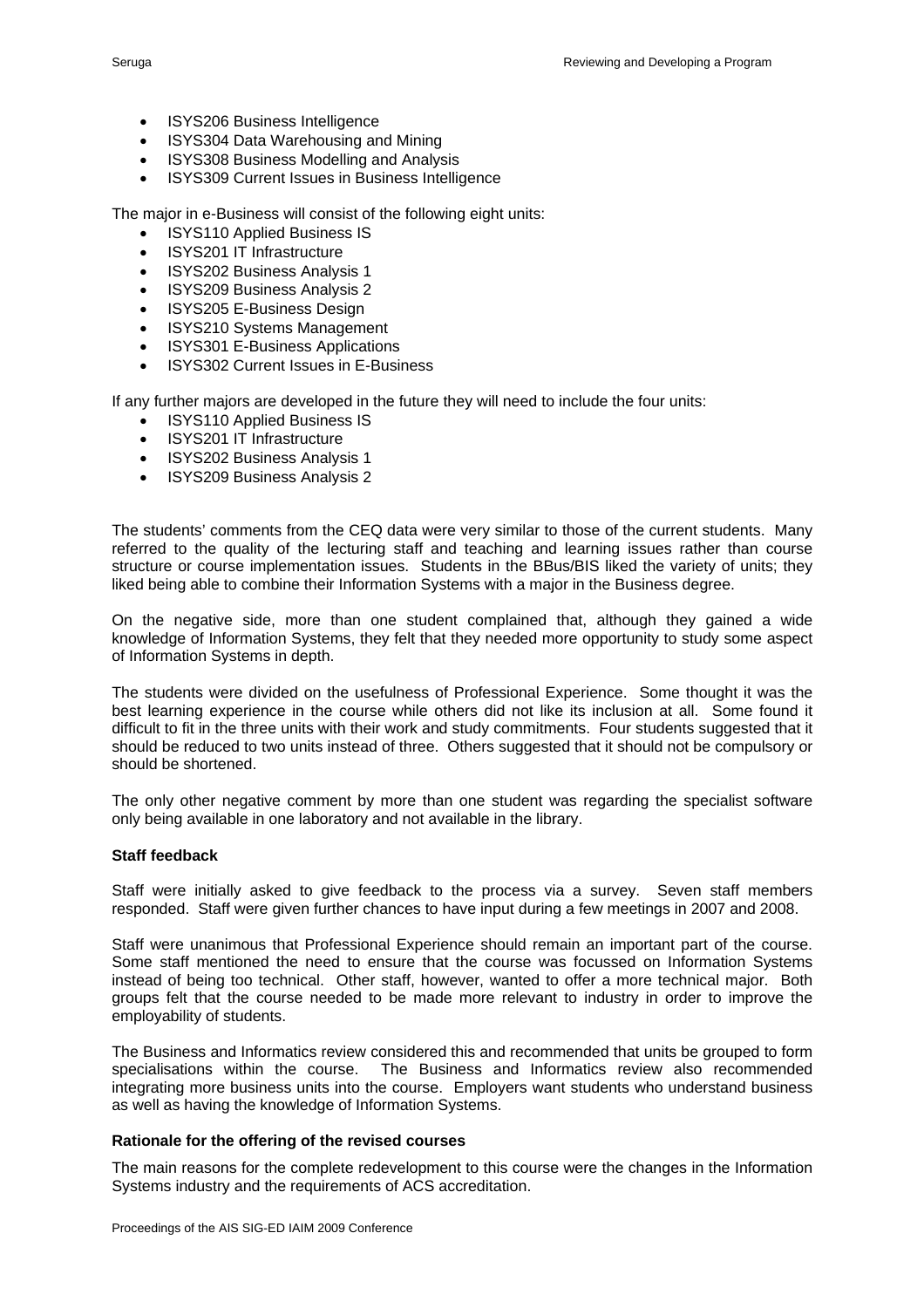The new undergraduate course focuses on the use of Information Systems in Business and allows the students to major in an area of Information Systems. Two majors have been identified, namely, Business Intelligence and e-Business.

Most universities have been changing their IT courses to make them more applied. Some have introduced Business Information Technology courses; others have created courses specifically for multi-media or animation in an attempt to attract students back to the courses. It is no longer sufficient for Information Systems students to have only IT/IS skills; they need to be able to apply those in a particular industry.

Ethical standards and values are emphasised throughout the course and particularly in the unit, Professional Ethics. Two units, Professional Ethics and Professional Experience A, are dedicated to ethical practice and issues concerning social responsibility. The compulsory Professional Ethics unit fosters students' learning about ethical thinking within the fields of Business and Information Systems. This unit also incorporates aspects of social responsibility. The first Professional Experience unit is a compulsory unit that requires students to do 140 hours of community service. Students will be encouraged to take part in the community engagement projects offered by the University.

The revised undergraduate course also integrates Business and Information Systems thus addressing the strategic plan to enhance multi-disciplinary approaches to teaching in order to enrich the nature of students' learning experiences.

#### **III COURSE DESIGN, QUALITY AND INTEGRITY**

#### **Course aims and objectives**

The Bachelor of Business Information Systems, as a professional education program, is designed to develop students' abilities in the critical areas of analysis, synthesis and communication. These are developed in the context of using information technologies for solving business problems and facilitating business activity. In addition, the program aims to foster an appreciation of ethical and social contexts in line with the Mission of the University.

These generic skills and foundation knowledge in the business application of information technology will provide graduates with the flexibility required to develop their careers in a rapidly changing environment. In line with the Mission of the University, graduates will also understand the ethical and social implications of the use and development of information systems. In addition to these fundamentals, the course also develops advanced knowledge and skills in at least one specialised area of Business Information Systems of direct relevance to current business practices.

#### **Graduate attributes**

| <b>BACHELOR OF BUSINESS INFORMATION SYSTEMS (Core units)</b> |                                                                                                      |                                                                                                                                                                                                                                                                                                                                                                                                                                                                                                  |  |  |  |
|--------------------------------------------------------------|------------------------------------------------------------------------------------------------------|--------------------------------------------------------------------------------------------------------------------------------------------------------------------------------------------------------------------------------------------------------------------------------------------------------------------------------------------------------------------------------------------------------------------------------------------------------------------------------------------------|--|--|--|
|                                                              | <b>Unit Codes</b>                                                                                    | <b>Learning Outcomes</b><br>By the end of the course, students should have<br>developed the ability to:                                                                                                                                                                                                                                                                                                                                                                                          |  |  |  |
| <b>Intellectual</b>                                          |                                                                                                      |                                                                                                                                                                                                                                                                                                                                                                                                                                                                                                  |  |  |  |
| Critical and<br>analytical<br>abilities.                     | Introduced in<br><b>BUSN100</b><br>Reasoning and<br>Communication<br>Developed in<br>all other units | discuss the application of reasoning, critical thinking and<br>٠<br>problem solving;<br>demonstrate an applied understanding of the application<br>$\blacksquare$<br>of reasoning and thinking to various business discipline<br>areas:<br>explain the importance and relevance of effectively<br>٠<br>communicating one's reasoning and critical thinking;<br>develop written and oral presentation of their reasoning<br>٠<br>and critical thinking using appropriate tools and<br>techniques. |  |  |  |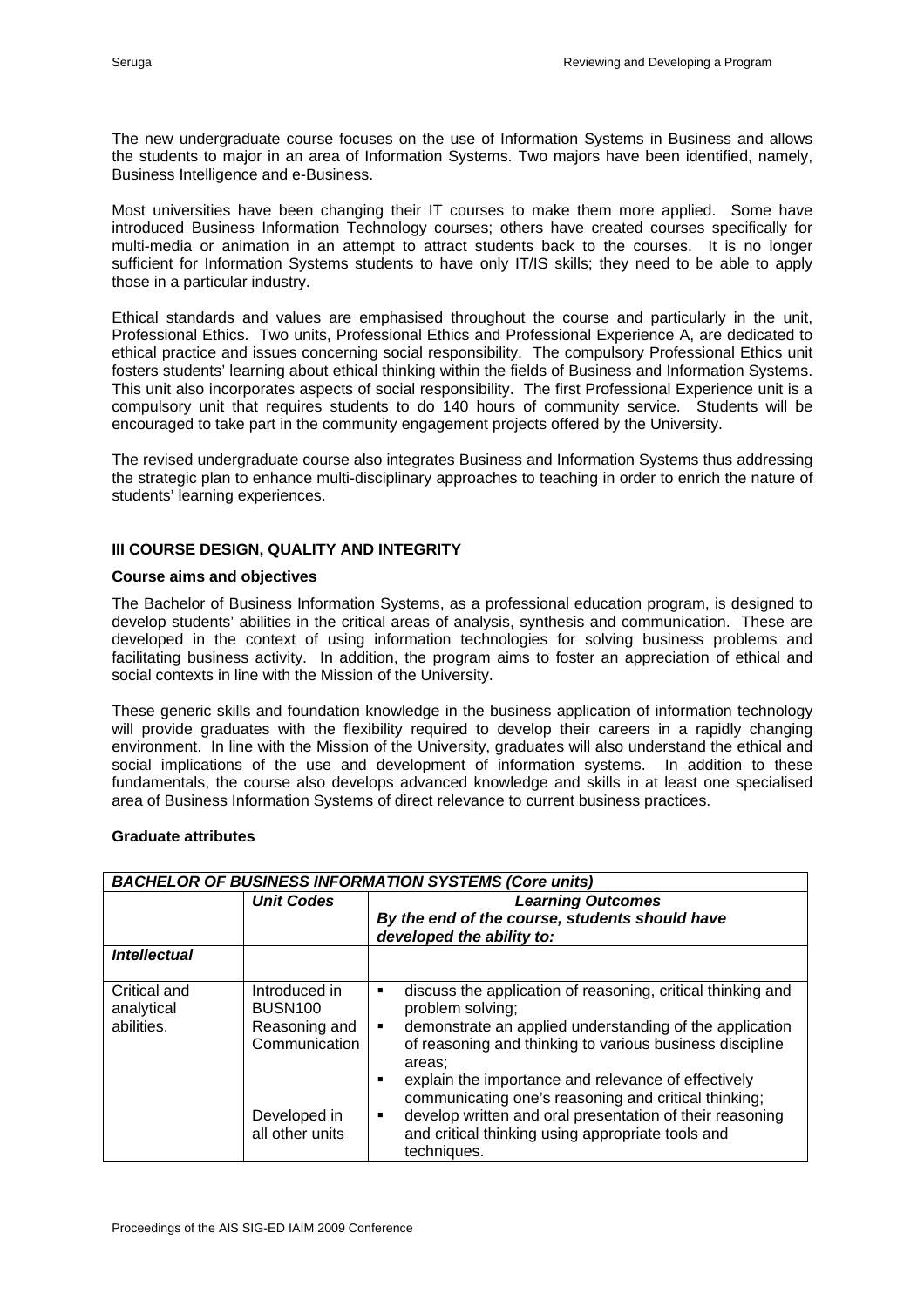| <b>BACHELOR OF BUSINESS INFORMATION SYSTEMS (Core units)</b> |                      |                                                                                                               |  |  |
|--------------------------------------------------------------|----------------------|---------------------------------------------------------------------------------------------------------------|--|--|
|                                                              | <b>Unit Codes</b>    | <b>Learning Outcomes</b>                                                                                      |  |  |
|                                                              |                      | By the end of the course, students should have                                                                |  |  |
|                                                              |                      | developed the ability to:                                                                                     |  |  |
| Enthusiasm to                                                | All units            | Capstone unit in each of the majors on Current Issues will                                                    |  |  |
| search for further                                           |                      | include researching new technologies.                                                                         |  |  |
| knowledge and                                                |                      | demonstrate an understanding of contemporary issues in                                                        |  |  |
| understanding.                                               |                      | chosen major;                                                                                                 |  |  |
|                                                              |                      | explain and discuss recent research undertaken in<br>$\bullet$                                                |  |  |
|                                                              |                      | chosen major;                                                                                                 |  |  |
|                                                              |                      | demonstrate in-depth knowledge of a currently significant<br>$\bullet$<br>issue in chosen major;              |  |  |
|                                                              |                      | demonstrate a capacity to investigate, report and make<br>$\bullet$                                           |  |  |
|                                                              |                      | recommendations on recent developments in chosen                                                              |  |  |
|                                                              |                      | major;                                                                                                        |  |  |
|                                                              |                      | analyse critically recent commercial case studies in<br>$\bullet$                                             |  |  |
|                                                              |                      | chosen major.                                                                                                 |  |  |
| Open-                                                        | All units            | Capstone unit in each of the majors on Current Issues will                                                    |  |  |
| mindedness and                                               |                      | include change management and the need to be receptive to                                                     |  |  |
| receptiveness to                                             |                      | new ideas.                                                                                                    |  |  |
| new ideas.                                                   |                      | See above learning outcomes                                                                                   |  |  |
| Expertise in                                                 | All units            | All units in the courses develop students' expertise in their                                                 |  |  |
| chosen academic                                              |                      | chosen field.                                                                                                 |  |  |
| field.                                                       |                      |                                                                                                               |  |  |
| <b>Professional</b>                                          |                      |                                                                                                               |  |  |
| Knowledge and<br>skills to meet                              | All units<br>Majors  | Majors in Information Systems, e-Business and Business<br>Intelligence are designed to meet ACS requirements. |  |  |
| relevant                                                     |                      |                                                                                                               |  |  |
| professional                                                 |                      |                                                                                                               |  |  |
| requirements.                                                |                      |                                                                                                               |  |  |
| Understanding of                                             | Focused on in        | demonstrate familiarity with and understanding of the<br>٠                                                    |  |  |
| and commitment                                               | <b>BUSN202</b>       | codes of ethics of professional associations;                                                                 |  |  |
| to professional                                              | Professional         | discuss critically intellectual property and copyright in<br>٠                                                |  |  |
| ethical standards.                                           | <b>Ethics</b>        | terms of legal and moral obligations;                                                                         |  |  |
|                                                              |                      | make recommendations for the implementation and<br>٠                                                          |  |  |
|                                                              |                      | management of organisational ethics programs;                                                                 |  |  |
|                                                              |                      | discuss the dangers of unethical use of statistics to<br>$\blacksquare$                                       |  |  |
|                                                              | <b>STAT102</b>       | distort or hide the truth.                                                                                    |  |  |
|                                                              | <b>Business Data</b> |                                                                                                               |  |  |
|                                                              | Analysis             |                                                                                                               |  |  |
|                                                              |                      |                                                                                                               |  |  |
|                                                              | Developed            |                                                                                                               |  |  |
|                                                              | further in           |                                                                                                               |  |  |
|                                                              | various units        |                                                                                                               |  |  |
|                                                              | throughout the       |                                                                                                               |  |  |
|                                                              | course               |                                                                                                               |  |  |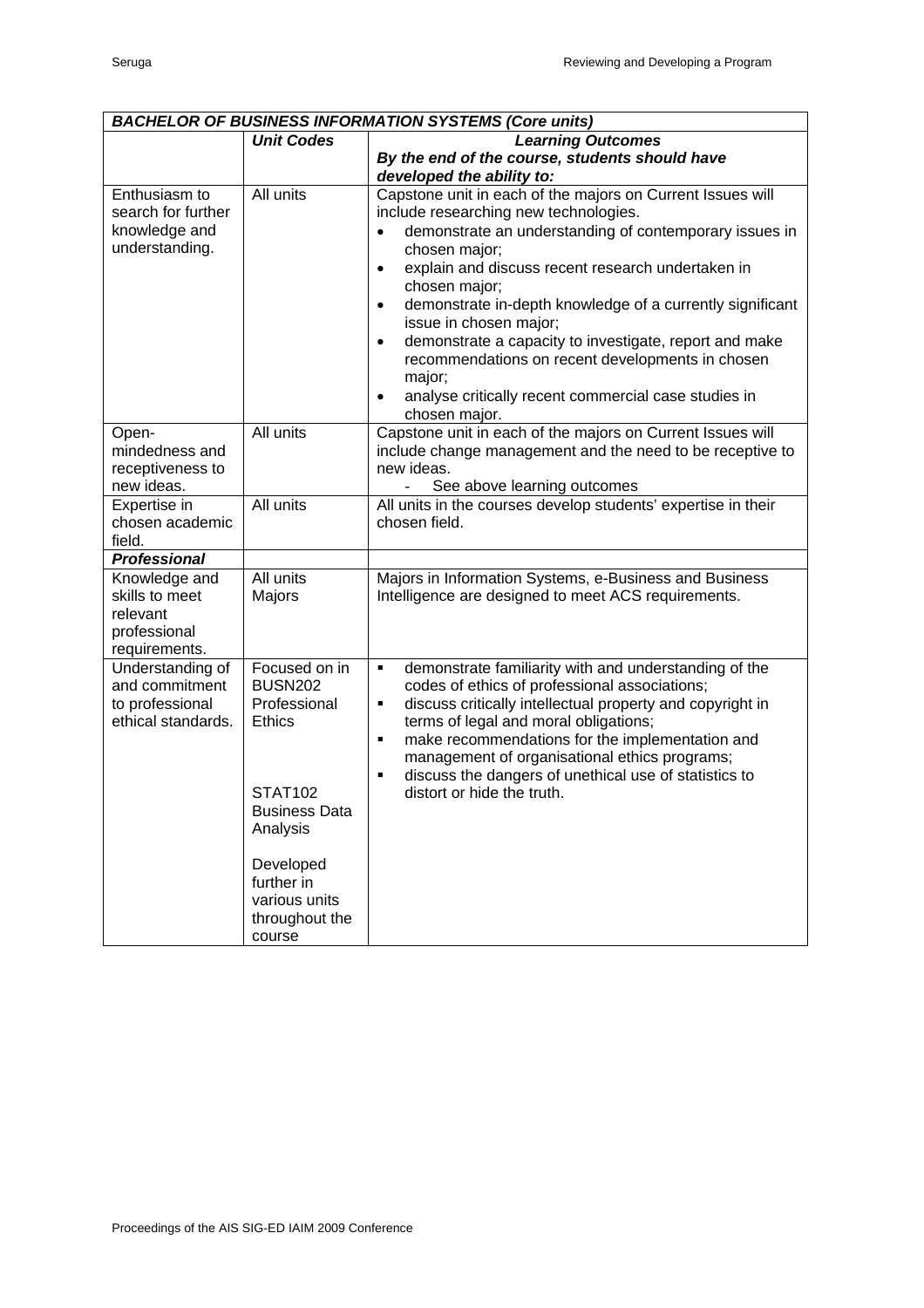| <b>BACHELOR OF BUSINESS INFORMATION SYSTEMS (Core units)</b>                                                           |                                                                                                                                                                                                                                                        |                                                                                                                                                                                                                                                                                                                                                                                                                                                                                                                                                                                                                                                                                                                                                                                                                                                                                                                                                                                                                                                                                               |  |  |  |
|------------------------------------------------------------------------------------------------------------------------|--------------------------------------------------------------------------------------------------------------------------------------------------------------------------------------------------------------------------------------------------------|-----------------------------------------------------------------------------------------------------------------------------------------------------------------------------------------------------------------------------------------------------------------------------------------------------------------------------------------------------------------------------------------------------------------------------------------------------------------------------------------------------------------------------------------------------------------------------------------------------------------------------------------------------------------------------------------------------------------------------------------------------------------------------------------------------------------------------------------------------------------------------------------------------------------------------------------------------------------------------------------------------------------------------------------------------------------------------------------------|--|--|--|
|                                                                                                                        | <b>Unit Codes</b>                                                                                                                                                                                                                                      | <b>Learning Outcomes</b>                                                                                                                                                                                                                                                                                                                                                                                                                                                                                                                                                                                                                                                                                                                                                                                                                                                                                                                                                                                                                                                                      |  |  |  |
|                                                                                                                        |                                                                                                                                                                                                                                                        | By the end of the course, students should have                                                                                                                                                                                                                                                                                                                                                                                                                                                                                                                                                                                                                                                                                                                                                                                                                                                                                                                                                                                                                                                |  |  |  |
|                                                                                                                        |                                                                                                                                                                                                                                                        | developed the ability to:                                                                                                                                                                                                                                                                                                                                                                                                                                                                                                                                                                                                                                                                                                                                                                                                                                                                                                                                                                                                                                                                     |  |  |  |
| Communication,<br>information<br>literacy and<br>interpersonal<br>skills in working<br>with clients and<br>colleagues. | Introduced in<br><b>BUSN100</b><br>Reasoning and<br>Communication<br>MGMT308<br>Project<br>Management<br>Developed<br>throughout the<br>course and<br>assessed<br>finally in the<br>final project<br>unit ISYS305<br>Information<br>Systems<br>Project | develop written and oral presentation of their reasoning<br>٠<br>and critical thinking using appropriate tools and<br>techniques;<br>demonstrate their ability to collaborate and work<br>٠<br>effectively in groups;<br>demonstrate an understanding of the listening process;<br>$\blacksquare$<br>evaluate their own performance in each of the above<br>$\blacksquare$<br>areas;<br>demonstrate an understanding of the principles of<br>×,<br>intercultural communication;<br>improved and developed their communication skills.<br>$\bullet$<br>understand the communication, people handling and<br>$\bullet$<br>team management skills required of a project manager in<br>dealing with staff, suppliers and project stakeholders and<br>explain some of the techniques that may be employed;<br>work effectively in a team;<br>$\bullet$<br>deliver an oral presentation describing the project and<br>$\bullet$<br>the problem which it was designed to solve;<br>present both the documentation required and a final<br>$\bullet$<br>report in a professionally acceptable manner. |  |  |  |
| <b>Values</b><br>Commitment to                                                                                         | Focused on in                                                                                                                                                                                                                                          | demonstrate an understanding of the broad features of<br>٠                                                                                                                                                                                                                                                                                                                                                                                                                                                                                                                                                                                                                                                                                                                                                                                                                                                                                                                                                                                                                                    |  |  |  |
| values consistent                                                                                                      | <b>BUSN202</b>                                                                                                                                                                                                                                         | ethical thinking;                                                                                                                                                                                                                                                                                                                                                                                                                                                                                                                                                                                                                                                                                                                                                                                                                                                                                                                                                                                                                                                                             |  |  |  |
| with the                                                                                                               | Professional                                                                                                                                                                                                                                           | demonstrate an understanding of the business ethical<br>$\bullet$                                                                                                                                                                                                                                                                                                                                                                                                                                                                                                                                                                                                                                                                                                                                                                                                                                                                                                                                                                                                                             |  |  |  |
| University's                                                                                                           | <b>Ethics</b>                                                                                                                                                                                                                                          | theories and Catholic moral traditions which are most                                                                                                                                                                                                                                                                                                                                                                                                                                                                                                                                                                                                                                                                                                                                                                                                                                                                                                                                                                                                                                         |  |  |  |
| Mission.                                                                                                               |                                                                                                                                                                                                                                                        | influential today;                                                                                                                                                                                                                                                                                                                                                                                                                                                                                                                                                                                                                                                                                                                                                                                                                                                                                                                                                                                                                                                                            |  |  |  |
|                                                                                                                        | Developed                                                                                                                                                                                                                                              | apply ethical reasoning to issues, problems and<br>۰                                                                                                                                                                                                                                                                                                                                                                                                                                                                                                                                                                                                                                                                                                                                                                                                                                                                                                                                                                                                                                          |  |  |  |
|                                                                                                                        | further in other                                                                                                                                                                                                                                       | dilemmas drawn from realistic cases.                                                                                                                                                                                                                                                                                                                                                                                                                                                                                                                                                                                                                                                                                                                                                                                                                                                                                                                                                                                                                                                          |  |  |  |
|                                                                                                                        | units                                                                                                                                                                                                                                                  |                                                                                                                                                                                                                                                                                                                                                                                                                                                                                                                                                                                                                                                                                                                                                                                                                                                                                                                                                                                                                                                                                               |  |  |  |
| A spirit of service                                                                                                    | Introduced in                                                                                                                                                                                                                                          | be aware of issues of social justice and the economic<br>$\bullet$                                                                                                                                                                                                                                                                                                                                                                                                                                                                                                                                                                                                                                                                                                                                                                                                                                                                                                                                                                                                                            |  |  |  |
| to the community.                                                                                                      | <b>BIPX100</b>                                                                                                                                                                                                                                         | and social effects of modern life;                                                                                                                                                                                                                                                                                                                                                                                                                                                                                                                                                                                                                                                                                                                                                                                                                                                                                                                                                                                                                                                            |  |  |  |
|                                                                                                                        | Professional                                                                                                                                                                                                                                           | understand the responsibility of individuals to the wider<br>$\bullet$                                                                                                                                                                                                                                                                                                                                                                                                                                                                                                                                                                                                                                                                                                                                                                                                                                                                                                                                                                                                                        |  |  |  |
|                                                                                                                        | Experience A                                                                                                                                                                                                                                           | community                                                                                                                                                                                                                                                                                                                                                                                                                                                                                                                                                                                                                                                                                                                                                                                                                                                                                                                                                                                                                                                                                     |  |  |  |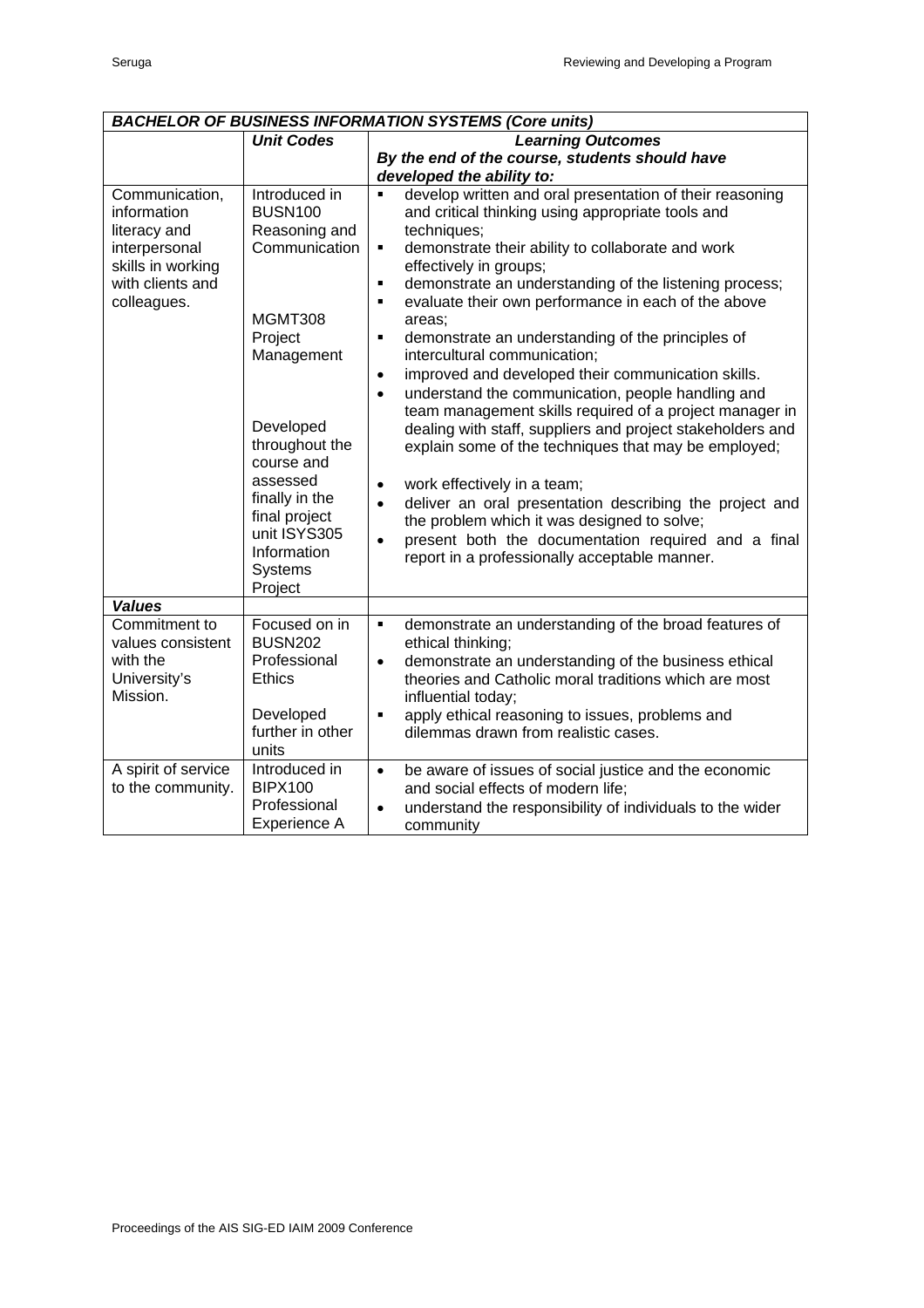| <b>BACHELOR OF BUSINESS INFORMATION SYSTEMS (Core units)</b>                                                                                                                                                                          |                                                                                                                                                                                                                        |                                                                                                                                                                                                                                                                                                                                                                                                                                                                                                                                    |  |  |  |
|---------------------------------------------------------------------------------------------------------------------------------------------------------------------------------------------------------------------------------------|------------------------------------------------------------------------------------------------------------------------------------------------------------------------------------------------------------------------|------------------------------------------------------------------------------------------------------------------------------------------------------------------------------------------------------------------------------------------------------------------------------------------------------------------------------------------------------------------------------------------------------------------------------------------------------------------------------------------------------------------------------------|--|--|--|
|                                                                                                                                                                                                                                       | <b>Unit Codes</b>                                                                                                                                                                                                      | <b>Learning Outcomes</b>                                                                                                                                                                                                                                                                                                                                                                                                                                                                                                           |  |  |  |
|                                                                                                                                                                                                                                       |                                                                                                                                                                                                                        | By the end of the course, students should have                                                                                                                                                                                                                                                                                                                                                                                                                                                                                     |  |  |  |
|                                                                                                                                                                                                                                       |                                                                                                                                                                                                                        | developed the ability to:                                                                                                                                                                                                                                                                                                                                                                                                                                                                                                          |  |  |  |
| Commitment to<br>good citizenship,<br>including respect<br>for individuals,<br>empathy with<br>persons of<br>differing cultural<br>and religious<br>backgrounds,<br>community<br>responsibility and<br>concern for the<br>environment | <b>BUSN100</b><br>Reasoning and<br>Communication<br><b>BUSN202</b><br>Professional<br><b>Ethics</b><br>Examples of<br>units where this<br>is further<br>developed:<br><b>ISYS101</b><br>Fundamentals<br>of Business IS | demonstrate an understanding of the principles of<br>$\blacksquare$<br>intercultural communication;<br>discuss critically the concept of being a good corporate<br>$\bullet$<br>citizen, including respect for the individual, cultural<br>diversity, community responsibilities, equitable use of<br>resources and regard for the environment;<br>identify and discuss the organisational and social impacts<br>$\blacksquare$<br>of information systems, and the ethical dimensions of<br>information systems-related decisions; |  |  |  |
|                                                                                                                                                                                                                                       | MKTG100<br>Principles of<br>Marketing<br><b>ISYS300</b><br>Application<br>Development 2                                                                                                                                | appreciate the importance of marketing's social<br>٠<br>responsibility and issues associated with marketing<br>ethics;<br>implement web interfaces that address accessibility<br>$\bullet$<br>issues.                                                                                                                                                                                                                                                                                                                              |  |  |  |
| A broad global<br>understanding<br>with a high regard<br>for equity and<br>human rights                                                                                                                                               | Introduced in<br><b>ISYS101</b><br>Fundamentals<br>of Business IS<br>Focussed on in<br><b>BUSN202</b><br>Professional<br><b>Ethics</b><br><b>BUSN202</b><br><b>Business</b><br>Analysis 2                              | explain the role of information systems in facilitating<br>×,<br>globalisation through rapid information exchange;<br>recognise the potential for this information exchange to<br>×,<br>both enhance and diminish fundamental human rights<br>such as privacy and equity;<br>demonstrate an understanding of the ethical implications<br>٠<br>of the current global context of economic organisation;<br>recognise the need for privacy, security and regard for<br>×,<br>human rights in the development of database systems.     |  |  |  |

#### **Course structure**

#### **BACHELOR OF BUSINESS INFORMATION SYSTEMS**

#### **Conceptual structure of the revised course**

The course comprises 24 units, each of which is worth 10 credit points (cp). There are 11 core units (110cp) that include a major in Information Systems. In addition students are required to complete BIPX100 Professional Experience (no credit) and one of two majors in e-Business or Business Intelligence (80cp). Students will choose five electives (50cp) to complete the program.

The course map for the BBIS degree is shown below.

| <b>BACHELOR OF BUSINESS INFORMATION SYSTEMS</b> |                                                                 |                     |               |                |                |  |  |  |
|-------------------------------------------------|-----------------------------------------------------------------|---------------------|---------------|----------------|----------------|--|--|--|
| Year                                            | HRMG100<br><b>ISYS101</b><br><b>BUSN100</b><br>ACCT100<br>Sem 1 |                     |               |                |                |  |  |  |
|                                                 |                                                                 | Management          | Principles of | Fundamentals   | Reasoning and  |  |  |  |
|                                                 |                                                                 | and People          | Accounting    | of Business IS | Communication  |  |  |  |
|                                                 | Sem 2                                                           | STAT <sub>102</sub> | MKTG100       | <b>ISYS202</b> | <b>ISYS110</b> |  |  |  |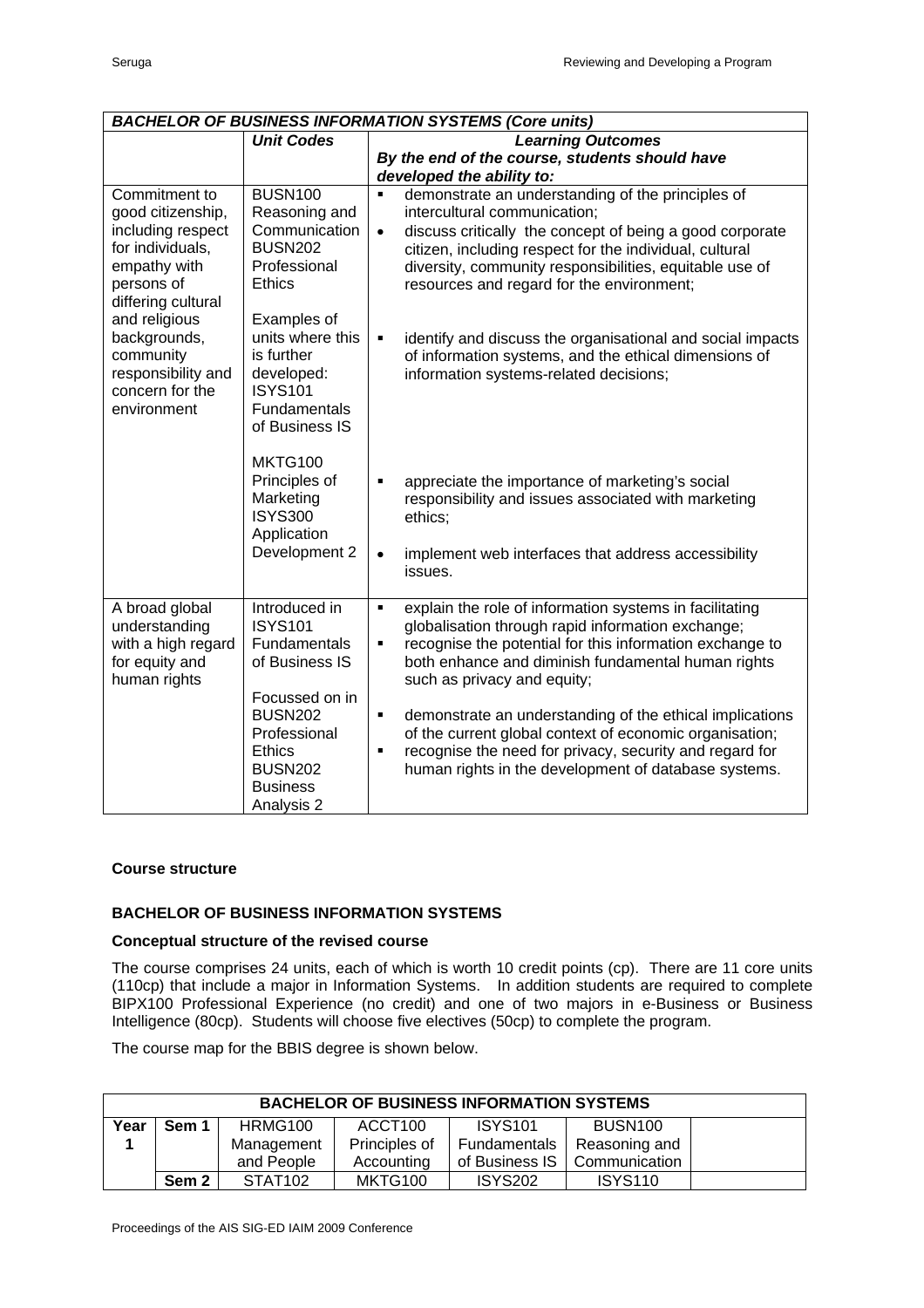|      |                  | <b>Business</b> | Principles of   | <b>Business</b> | Applied            |                |
|------|------------------|-----------------|-----------------|-----------------|--------------------|----------------|
|      |                  | Data Analysis   | Marketing       | Analysis 1      | <b>Business IS</b> |                |
|      |                  |                 |                 | (ISYS101)       |                    |                |
| Year | Sem 1            | ISYS201 IT      | <b>ISYS203</b>  | <b>ISYS209</b>  | Elective           | <b>BIPX100</b> |
| 2    |                  | Infrastructure  | Application     | <b>Business</b> |                    | Professional   |
|      |                  |                 | Development     | Analysis 2      |                    | Experience A   |
|      |                  |                 |                 | (ISYS202)       |                    |                |
|      | Sem <sub>2</sub> | IS Major 5      | <b>ISYS300</b>  | <b>BUSN202</b>  | Elective           |                |
|      |                  |                 | Application     | Professional    |                    |                |
|      |                  |                 | Development     | <b>Ethics</b>   |                    |                |
|      |                  |                 | 2               |                 |                    |                |
|      |                  |                 | (ISYS203)       |                 |                    |                |
| Year | Sem 1            | IS Major 6      | IS Major 7      | MGMT308         | Elective           |                |
| 3    |                  |                 |                 | Project         |                    |                |
|      |                  |                 |                 | Management      |                    |                |
|      |                  |                 |                 | (80 cp)         |                    |                |
|      | Sem <sub>2</sub> | IS Major 8      | <b>ISYS305</b>  | Elective        | Elective           |                |
|      |                  |                 | Information     |                 |                    |                |
|      |                  |                 | Systems         |                 |                    |                |
|      |                  |                 | Project         |                 |                    |                |
|      |                  |                 | (120cp incl     |                 |                    |                |
|      |                  |                 | <b>MGMT308)</b> |                 |                    |                |
|      |                  |                 |                 |                 |                    |                |

#### **Bachelor of Business Information Systems (Honours)**

The revised structure for the Bachelor of Business Information Systems (Honours) is shown in the course map below. The course has changed slightly with two research units being replaced by a single research unit and the one advanced coursework unit being replaced by two advanced coursework units.

|      |                  | <b>Bachelor of Business Information Systems (Honours)</b>                                     |  |                                                                                               |  |  |
|------|------------------|-----------------------------------------------------------------------------------------------|--|-----------------------------------------------------------------------------------------------|--|--|
| Year | Sem 1            | <b>BUSN401</b><br><b>ISYS402</b><br>Advanced<br>Research<br>Coursework Unit<br><b>Methods</b> |  | ISYS4xx<br><b>ISYS403</b><br><b>Honours</b><br>Advanced<br><b>Coursework Unit</b><br>Proposal |  |  |
|      | Sem <sub>2</sub> | ISYS404 Honours Thesis (Full Time)*                                                           |  |                                                                                               |  |  |

\*Part-time students may do their thesis in parts over more than one semester.

#### **Professional recognition**

The new course has been accredited by the Australian Computer Society,

#### **Dual degrees**

#### **DUAL DEGREE – BACHELOR OF BUSINESS/BACHELOR OF BUSINESS INFORMATION SYSTEMS**

The core structure for the Bachelor of Business/Bachelor of Business Information Systems dual degree has been modified to include the changes to both the Bachelor of Business and the new Bachelor of Business Information Systems.

An overview of the structure is given below. All students doing Accounting as a major will be required to do BAFN200 (normally in their second year) instead of an elective.

#### **Bachelor of Business/Bachelor of Business Information Systems (course map)**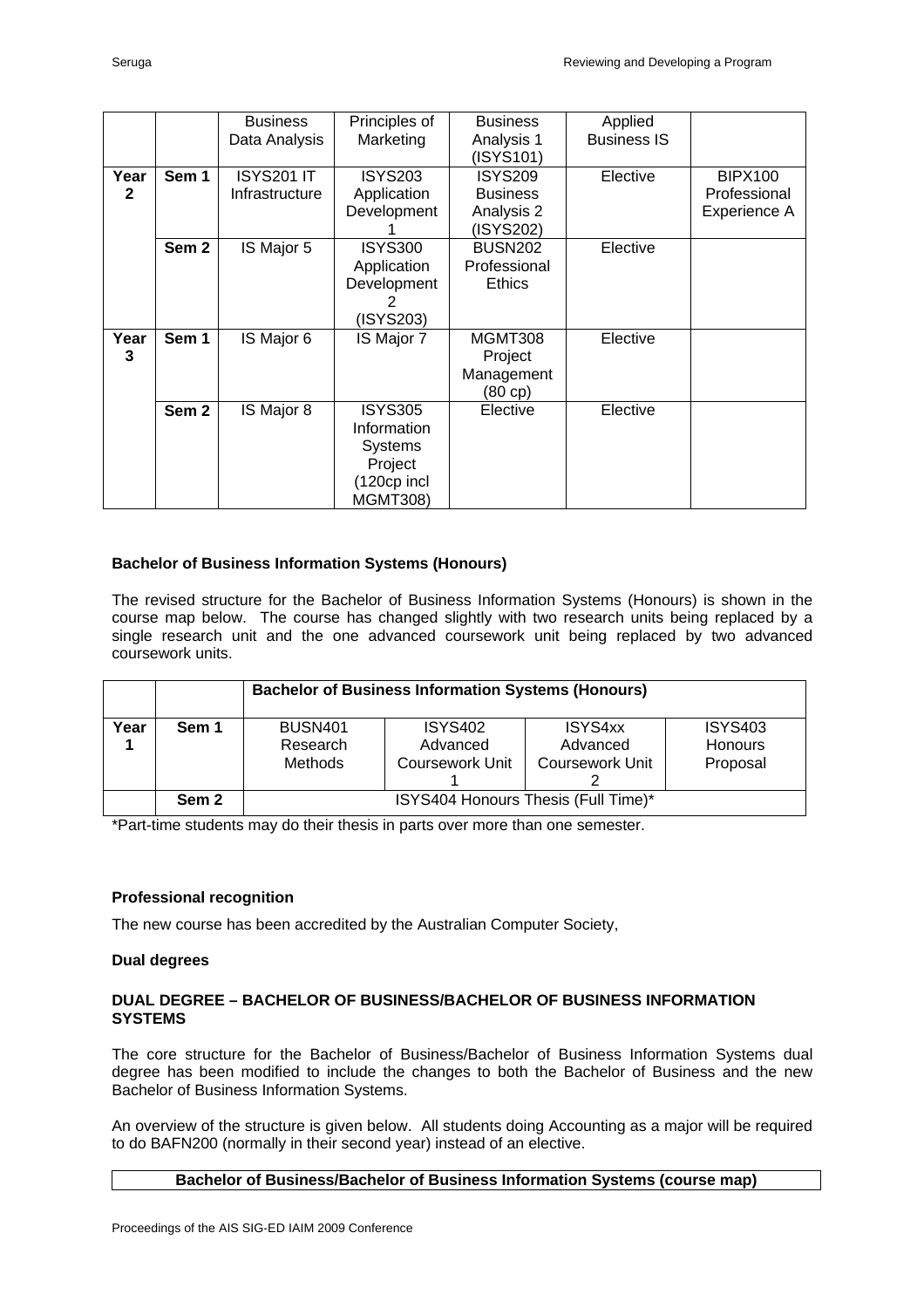| Year 1            | Sem 1            | <b>HRMG100</b>  | ACCT100         | <b>ISYS101</b>  | <b>BUSN100</b>     |                |
|-------------------|------------------|-----------------|-----------------|-----------------|--------------------|----------------|
|                   |                  | Management      | Principles of   | Fundamentals    | Reasoning and      |                |
|                   |                  | and People      | Accounting      | of Business IS  | Communication      |                |
|                   | Sem <sub>2</sub> | <b>STAT102</b>  | MKTG100         | LEGL101         | <b>ISYS110</b>     |                |
|                   |                  | <b>Business</b> | Principles of   | Introduction to | Applied            |                |
|                   |                  | Data Analysis   | Marketing       | Law             | <b>Business IS</b> |                |
| Year <sub>2</sub> | Sem 1            | <b>Business</b> | <b>Business</b> | Elective        | <b>ISYS201 IT</b>  | <b>BIPX100</b> |
|                   |                  | Major 1         | Major 2         | or BAFN200      | Infrastructure     | Professional   |
|                   |                  |                 |                 | Principles of   |                    | Experience     |
|                   |                  |                 |                 | Finance         |                    | A              |
|                   |                  |                 |                 | (ACCT100)       |                    |                |
|                   | Sem <sub>2</sub> | <b>Business</b> | <b>Business</b> | <b>BUSN202</b>  | <b>ISYS202</b>     |                |
|                   |                  | Major 3*        | Major 4         | Professional    | <b>Business</b>    |                |
|                   |                  |                 |                 | <b>Ethics</b>   | Analysis 1         |                |
|                   |                  |                 |                 |                 | (ISYS101)          |                |
| Year <sub>3</sub> | Sem <sub>1</sub> | <b>Business</b> | <b>Business</b> | <b>ISYS203</b>  | <b>ISYS209</b>     |                |
|                   |                  | Major 5         | Major 6         | Application     | <b>Business</b>    |                |
|                   |                  |                 |                 | Development 1   | Analysis 2         |                |
|                   |                  |                 |                 |                 | (ISYS202)          |                |
|                   | Sem <sub>2</sub> | <b>Business</b> | <b>Business</b> | IS Major 5      | <b>ISYS300</b>     |                |
|                   |                  | Major 7         | Major 8         |                 | Application        |                |
|                   |                  |                 |                 |                 | Development 2      |                |
|                   |                  |                 |                 |                 | (ISYS203)          |                |
| Year 4            | Sem 1            | MGMT308         | IS Major 6      | IS Major 7      | ECON104            |                |
|                   |                  | Project         |                 |                 | <b>Business</b>    |                |
|                   |                  | Management      |                 |                 | Economics          |                |
|                   |                  | (80cp)          |                 |                 |                    |                |
|                   | Sem <sub>2</sub> | MGMT304         | IS Major 8      | <b>ISYS305</b>  | Elective           |                |
|                   |                  | Strategic       |                 | Information     |                    |                |
|                   |                  | Management      |                 | <b>Systems</b>  |                    |                |
|                   |                  | (150cp incl     |                 | Project (120cp  |                    |                |
|                   |                  | <b>HRMG100)</b> |                 | incl MGMT308)   |                    |                |

\*The first four units of the IS Major are part of the core.

#### **Quality assurance**

Quality assurance is addressed in a variety of ways. The Head of School assures that quality checks of unit outlines and assessments are implemented in the School. Unit outlines include information for students about the availability of support services on campus and links to the University's academic regulations, academic honesty and assessment policies.

Unit evaluations are undertaken using the Teaching and Learning Evaluation Program provided by the University's Institute for the Advancement of Teaching and Learning. These evaluations allow staff to reflect on the units taught and to adapt their teaching and assessments where appropriate.

Teaching and learning will take place in line with the University Policy on Quality Teaching and Learning and the Teaching and Learning Plan (2006 – 2008) of the University. Lecturers will use a variety of teaching and learning activities throughout the course. These will consist of, but not be limited to, lectures, tutorials, workshops, guest lecturers, work integrated learning, community service experience and student-directed learning.

Key elements in teaching and learning are:

- Respect for the individual learning;
- Appreciation of the diversity of backgrounds, past experience, knowledge, degrees of autonomy, capabilities and interests that students bring to their learning;
- Provision of learning experiences that engage students and cater for individual needs;